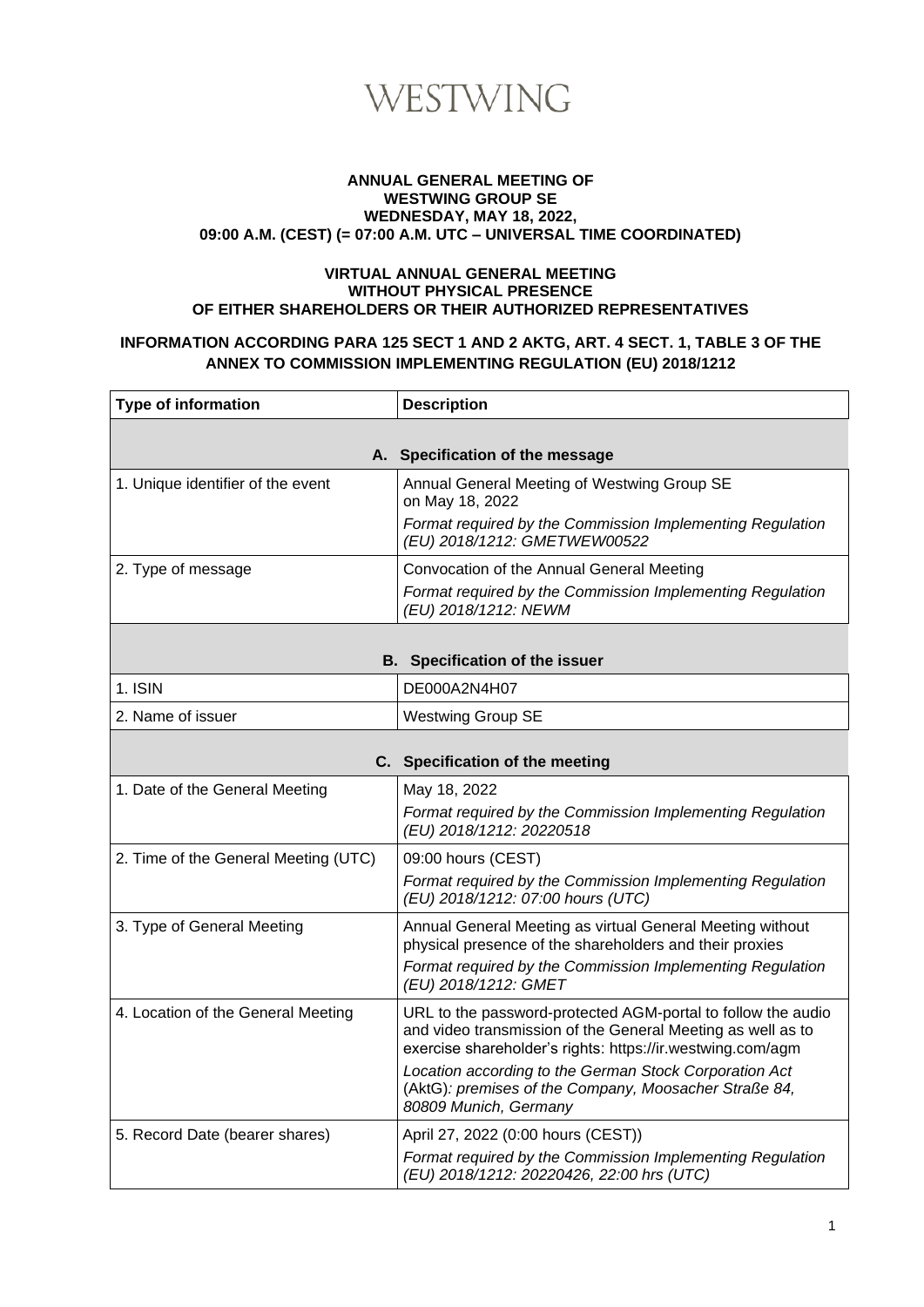|                                                             | https://ir.westwing.com/agm                                                                                                                                                                                                                                                                |
|-------------------------------------------------------------|--------------------------------------------------------------------------------------------------------------------------------------------------------------------------------------------------------------------------------------------------------------------------------------------|
|                                                             | D. Participation in the general meeting - Participation via voting by postal vote                                                                                                                                                                                                          |
|                                                             | 1. Method of participation by shareholder Voting by electronic postal vote via the password-protected<br>AGM-Portal at https://ir.westwing.com/agm                                                                                                                                         |
|                                                             | Format required by the Commission Implementing Regulation<br>(EU) 2018/1212: EV, ISO 20022: EVOT                                                                                                                                                                                           |
| 2. Issuer deadline for the notification of<br>participation | Registration for the General Meeting by May 11, 2022, 24:00<br>hours CEST, the date and time of receipt being decisive                                                                                                                                                                     |
|                                                             | Format required by the Commission Implementing Regulation<br>(EU) 2018/1212: 20220511, 22:00 hours (UTC)                                                                                                                                                                                   |
| 3. Issuer deadline for voting                               | Voting by electronic postal vote via the AGM-portal: until the<br>commencement of the voting at the virtual General Meeting on<br>May 18, 2022                                                                                                                                             |
|                                                             | Format required by the Commission Implementing Regulation<br>(EU) 2018/1212: 20220518: until the commencement of the<br>voting at the virtual General Meeting                                                                                                                              |
|                                                             | D. Participation in the general meeting - Participation via Company's proxy                                                                                                                                                                                                                |
| 1. Method of participation by shareholder                   | Exercising of voting rights by means of granting a power of<br>attorney and providing instructions to the proxies appointed by<br>the Company                                                                                                                                              |
|                                                             | Format required by the Commission Implementing Regulation<br>(EU) 2018/1212: PX, IX; ISO 20022: PRXY                                                                                                                                                                                       |
| 2. Issuer deadline for the notification of<br>participation | Registration for the General Meeting by May 11, 2022, 24:00<br>hours CEST, the date and time of receipt being decisive                                                                                                                                                                     |
|                                                             | Format required by the Commission Implementing Regulation<br>(EU) 2018/1212: 20220511, 22:00 hours (UTC)                                                                                                                                                                                   |
| 3. Issuer deadline for voting                               | Granting a power of attorney and issuing instructions (as well<br>as revocation or amendment thereof) to the proxy<br>representatives appointed by the Company in text form by mail<br>or e-mail: May 17, 2022, 24:00 hours CEST, the date and time<br>of receipt being decisive           |
|                                                             | Format required by the Commission Implementing Regulation<br>(EU) 2018/1212: 20220517, 22:00 hours (UTC)                                                                                                                                                                                   |
|                                                             | Granting a power of attorney and issuing instructions (as well<br>as revocation or amendment thereof) to the proxy<br>representatives appointed by the Company electronically via<br>the AGM-portal until the commencement of the voting at the<br>virtual General Meeting on May 18, 2022 |
|                                                             | Format required by the Commission Implementing Regulation<br>(EU) 2018/1212: 20220518, until the commencement of the<br>voting at the virtual General Meeting                                                                                                                              |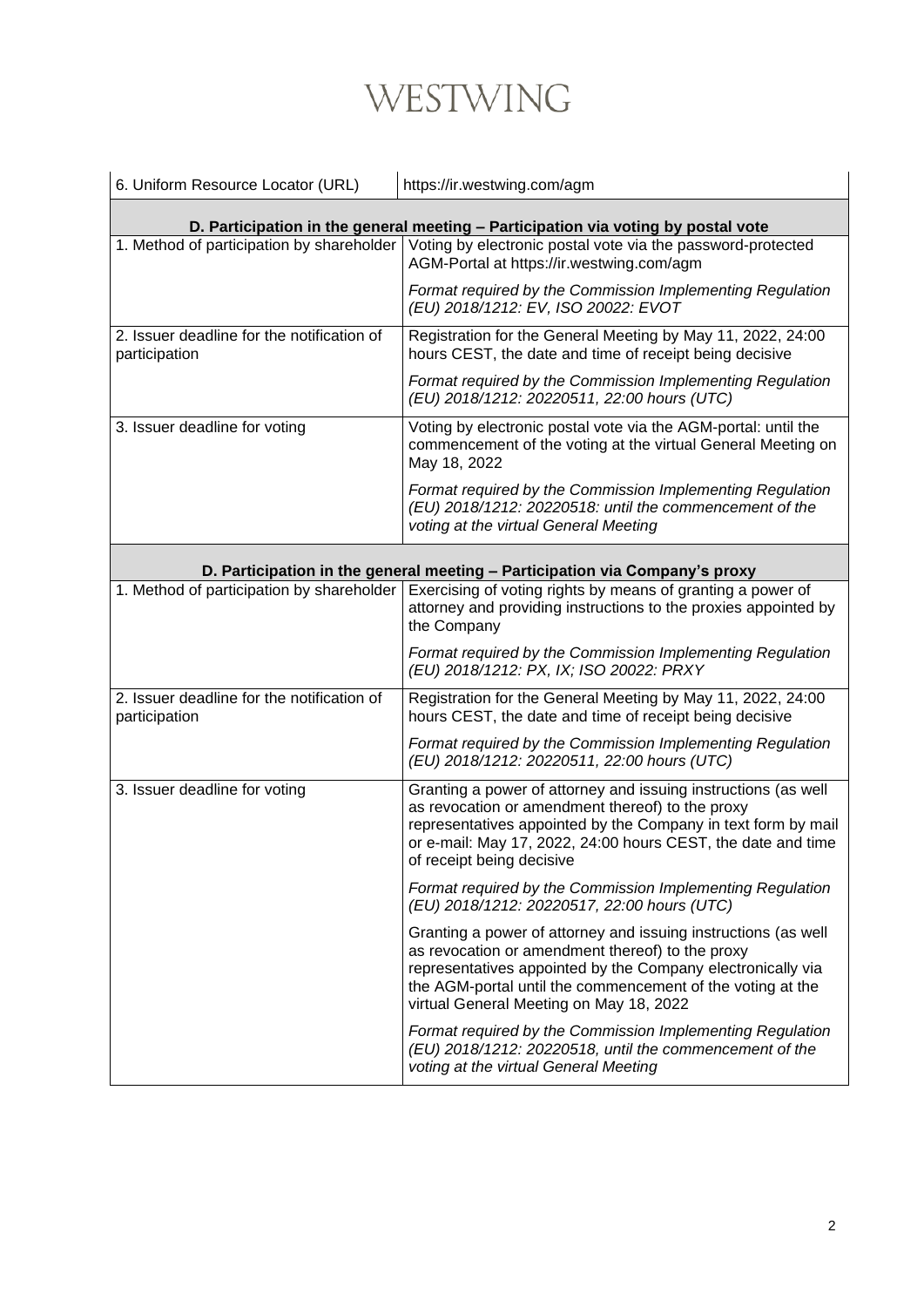|                                                       | D. Participation in the general meeting - Participation via proxy to third party                                                                                                                                                                                                                                                                                                                                                                                                                                                                    |
|-------------------------------------------------------|-----------------------------------------------------------------------------------------------------------------------------------------------------------------------------------------------------------------------------------------------------------------------------------------------------------------------------------------------------------------------------------------------------------------------------------------------------------------------------------------------------------------------------------------------------|
| 1. Method of participation by shareholder             | Granting a power of attorney and – if applicable – issuing<br>instructions to an intermediary, a shareholders'<br>association, a proxy advisor or any other person within the<br>meaning of Section 135(8) Stock Corporation Act<br>Granting a power of attorney to a third person<br>Format required by the Commission Implementing Regulation<br>(EU) 2018/1212: PX                                                                                                                                                                               |
| 2. Issuer deadline for the notification of            | Registration for the General Meeting by May 11, 2022, 24:00                                                                                                                                                                                                                                                                                                                                                                                                                                                                                         |
| participation                                         | hours (CEST), the date and time of receipt being decisive<br>Format required by the Commission Implementing Regulation<br>(EU) 2018/1212: 20220511, 22:00 hours (UTC)                                                                                                                                                                                                                                                                                                                                                                               |
| 3. Issuer deadline for voting                         | Granting a power of attorney to a proxy (including proxy and -<br>if applicable – instructions to an intermediary, a shareholders'<br>association, a proxy advisor or any other person within the<br>meaning of Section 135(8) Stock Corporation Act) in text form<br>by mail or e-mail: May 17, 2022, 24:00 hours (CEST), the date<br>and time of receipt being decisive                                                                                                                                                                           |
|                                                       | Format required by the Commission Implementing Regulation<br>(EU) 2018/1212: 20220517, 22:00 hours (UTC)                                                                                                                                                                                                                                                                                                                                                                                                                                            |
|                                                       | Granting a power of attorney to a proxy (including proxy to an<br>intermediary, a shareholders' association, a proxy advisor or<br>any other person within the meaning of Section 135(8) Stock<br>Corporation Act) electronically via the AGM-portal until the<br>commencement of the voting at the virtual General Meeting on<br>May 18, 2022                                                                                                                                                                                                      |
|                                                       | Format required by the Commission Implementing Regulation<br>(EU) 2018/1212: 20220518, until the commencement of the<br>voting at the virtual General Meeting                                                                                                                                                                                                                                                                                                                                                                                       |
|                                                       | E. Agenda - Agenda item 1                                                                                                                                                                                                                                                                                                                                                                                                                                                                                                                           |
| 1. Unique identifier of the agenda item               | 1                                                                                                                                                                                                                                                                                                                                                                                                                                                                                                                                                   |
| 2. Title of the agenda item                           | Presentation of the adopted annual financial statements and<br>the consolidated financial statements approved by the<br>Supervisory Board as of December 31, 2021, the combined<br>management report for the Company and the Group for the<br>2021 fiscal year, the report of the Supervisory Board for the<br>2021 fiscal year and the explanatory report of the Management<br>Board on the disclosures pursuant to sections 289a and 315a<br>German Commercial Code (Handelsgesetzbuch, HGB) in the<br>version applicable to the 2021 fiscal year |
|                                                       | Format required by the Commission Implementing Regulation<br>(EU) 2018/1212: Presentation of (consolidated) financial<br>statements and reports                                                                                                                                                                                                                                                                                                                                                                                                     |
| 3. Uniform Resource Locator (URL) of<br>the materials | https://ir.westwing.com/agm                                                                                                                                                                                                                                                                                                                                                                                                                                                                                                                         |
| 4. Vote                                               | none                                                                                                                                                                                                                                                                                                                                                                                                                                                                                                                                                |
| 5. Alternative voting options                         | no specification                                                                                                                                                                                                                                                                                                                                                                                                                                                                                                                                    |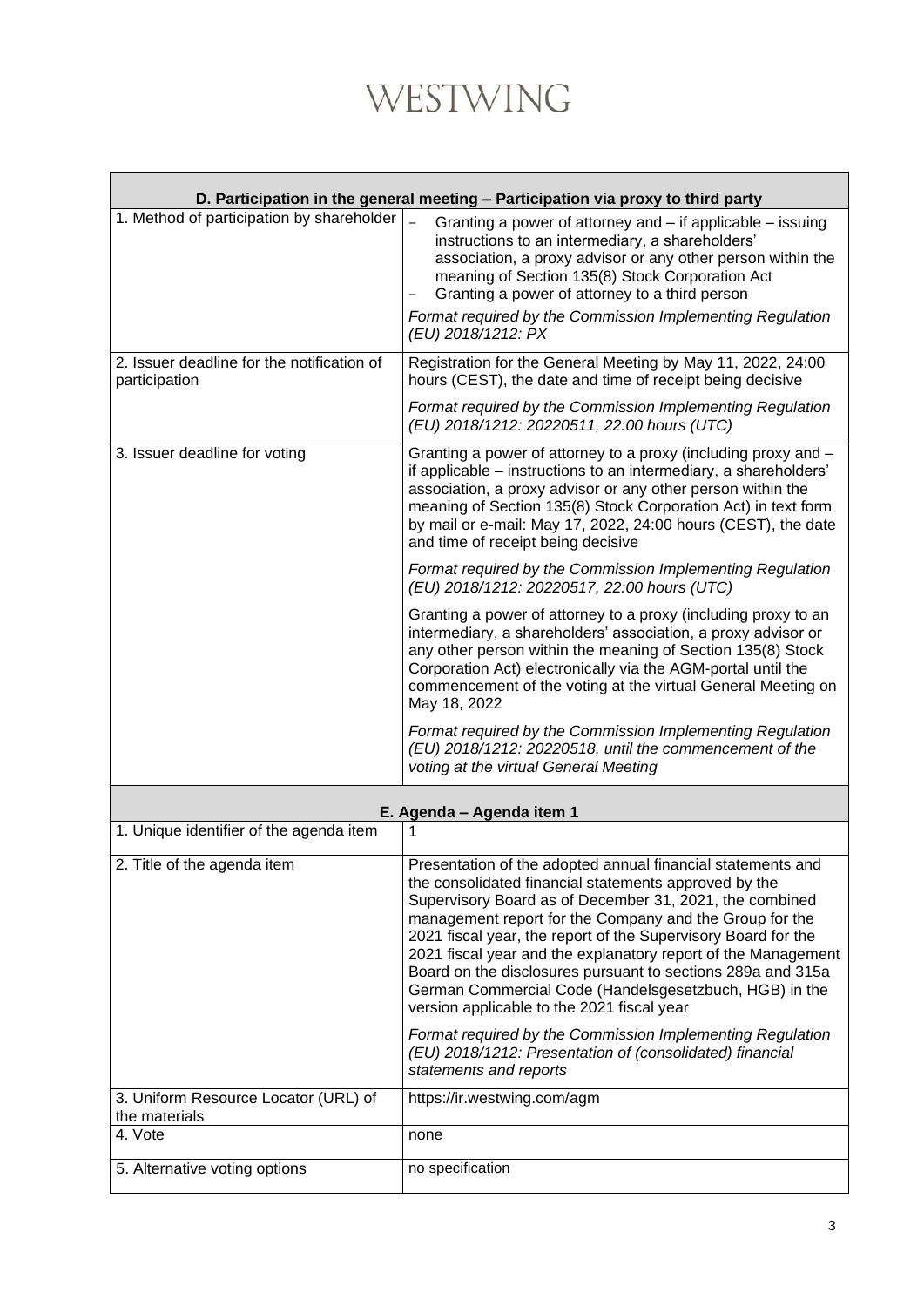| E. Agenda - Agenda item 2                             |                                                                                                                                                                                                                                                                                                                                |  |
|-------------------------------------------------------|--------------------------------------------------------------------------------------------------------------------------------------------------------------------------------------------------------------------------------------------------------------------------------------------------------------------------------|--|
| 1. Unique identifier of the agenda item               | 2                                                                                                                                                                                                                                                                                                                              |  |
| 2. Title of the agenda item                           | Resolution on discharge of the members of the Management<br>Board for the 2021 fiscal year                                                                                                                                                                                                                                     |  |
|                                                       | Format required by the Commission Implementing Regulation<br>(EU) 2018/1212: Approval of the acts of the members of the<br>Management Board for the 2021 fiscal year                                                                                                                                                           |  |
| 3. Uniform Resource Locator (URL) of<br>the materials | https://ir.westwing.com/agm                                                                                                                                                                                                                                                                                                    |  |
| 4. Vote                                               | <b>Binding vote</b>                                                                                                                                                                                                                                                                                                            |  |
|                                                       | Format required by the Commission Implementing Regulation<br>(EU) 2018/1212: BV, ISO 20022: BNDG                                                                                                                                                                                                                               |  |
| 5. Alternative voting options                         | Vote in favour, vote against, abstention                                                                                                                                                                                                                                                                                       |  |
|                                                       | Format required by the Commission Implementing Regulation<br>(EU) 2018/1212: VF, VA, AB; ISO 20022: CFOR, CAGS, ABST                                                                                                                                                                                                           |  |
| E. Agenda - Agenda item 3                             |                                                                                                                                                                                                                                                                                                                                |  |
| 1. Unique identifier of the agenda item               | 3                                                                                                                                                                                                                                                                                                                              |  |
| 2. Title of the agenda item                           | Resolution on discharge of the members of the Supervisory<br>Board for the 2021 fiscal year                                                                                                                                                                                                                                    |  |
|                                                       | Format required by the Commission Implementing Regulation<br>(EU) 2018/1212: Approval of the acts of the members of the<br>Supervisory Board for the 2021 fiscal year                                                                                                                                                          |  |
| 3. Uniform Resource Locator (URL) of<br>the materials | https://ir.westwing.com/agm                                                                                                                                                                                                                                                                                                    |  |
| 4. Vote                                               | <b>Binding vote</b>                                                                                                                                                                                                                                                                                                            |  |
|                                                       | Format required by the Commission Implementing Regulation<br>(EU) 2018/1212: BV; ISO 20022: BNDG                                                                                                                                                                                                                               |  |
| 5. Alternative voting options                         | Vote in favour, vote against, abstention                                                                                                                                                                                                                                                                                       |  |
|                                                       | Format required by the Commission Implementing Regulation<br>(EU) 2018/1212: VF, VA, AB; ISO 20022: CFOR, CAGS, ABST                                                                                                                                                                                                           |  |
|                                                       | E. Agenda - Agenda item 4                                                                                                                                                                                                                                                                                                      |  |
| 1. Unique identifier of the agenda item               | 4                                                                                                                                                                                                                                                                                                                              |  |
| 2. Title of the agenda item                           | Resolution on the appointment of the auditors for the audit of<br>the annual financial statements and consolidated financial<br>statements and for any audit review of the condensed financial<br>statements and the interim management report, as well as for<br>any audit review of additional interim financial information |  |
|                                                       | Format required by the Commission Implementing Regulation<br>(EU) 2018/1212: Appointment of the auditors for the audit of<br>the financial statements 2022 and of the auditors for additional<br>interim financial information 2022 and in the financial year<br>2023 until the next Annual General Meeting                    |  |

 $\mathbf{I}$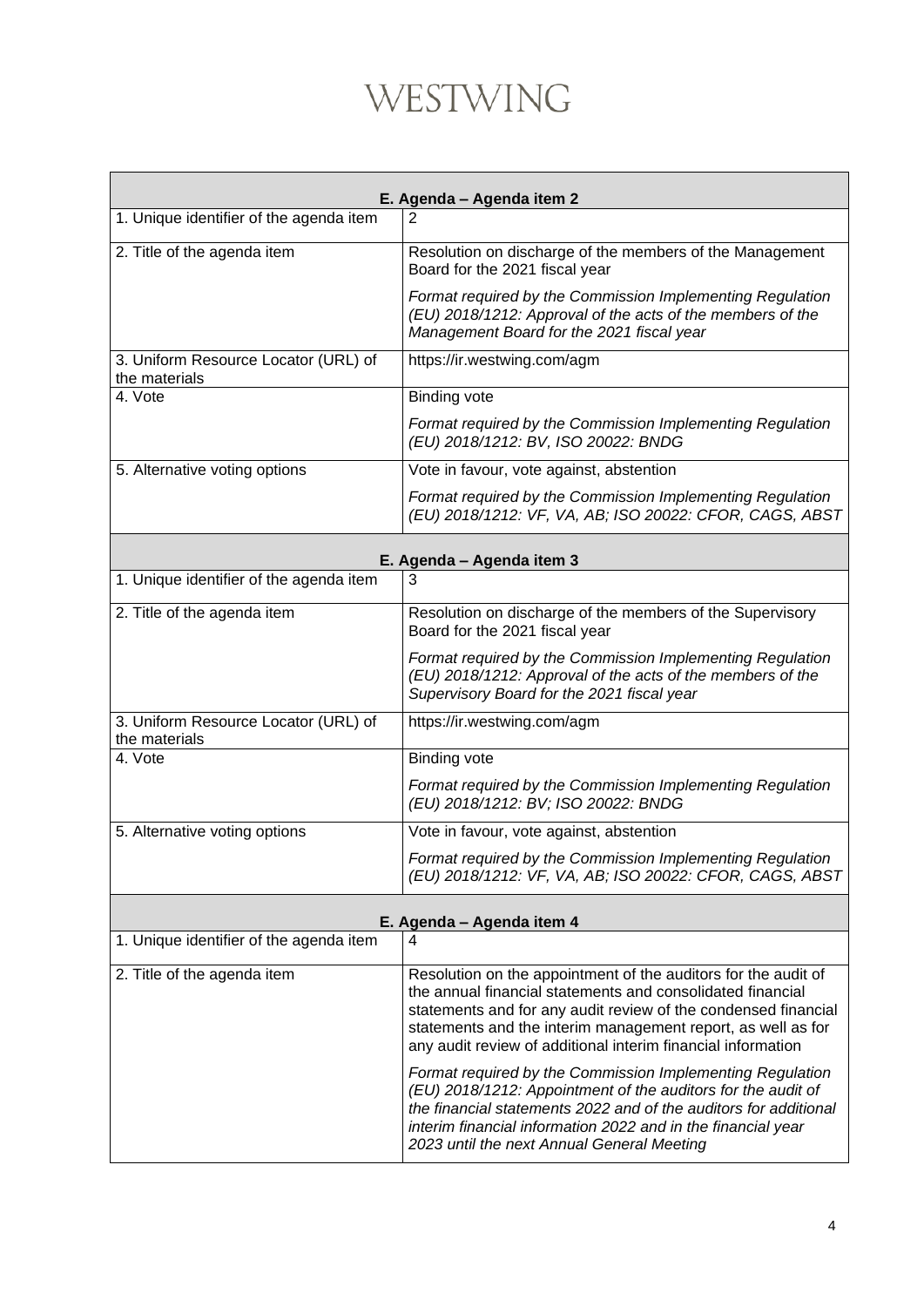| 3. Uniform Resource Locator (URL) of<br>the materials | https://ir.westwing.com/agm                                                                                                                                                                                                                       |  |
|-------------------------------------------------------|---------------------------------------------------------------------------------------------------------------------------------------------------------------------------------------------------------------------------------------------------|--|
| 4. Vote                                               | <b>Binding vote</b>                                                                                                                                                                                                                               |  |
|                                                       | Format required by the Commission Implementing Regulation<br>(EU) 2018/1212: BV; ISO 20022: BNDG                                                                                                                                                  |  |
| 5. Alternative voting options                         | Vote in favour, vote against, abstention                                                                                                                                                                                                          |  |
|                                                       | Format required by the Commission Implementing Regulation<br>(EU) 2018/1212: VF, VA, AB; ISO 20022: CFOR, CAGS, ABST                                                                                                                              |  |
|                                                       | E. Agenda - Agenda item 5                                                                                                                                                                                                                         |  |
| 1. Unique identifier of the agenda item               | 5                                                                                                                                                                                                                                                 |  |
| 2. Title of the agenda item                           | Resolution on the approval of the remuneration report for the<br>2021 fiscal year prepared and audited in accordance with<br>section 162 German Stock Corporation Act (AktG)                                                                      |  |
|                                                       | Format required by the Commission Implementing Regulation<br>(EU) 2018/1212: Approval of the remuneration report for the<br>2021 fiscal year                                                                                                      |  |
| 3. Uniform Resource Locator (URL) of<br>the materials | https://ir.westwing.com/agm                                                                                                                                                                                                                       |  |
| 4. Vote                                               | Advisory vote                                                                                                                                                                                                                                     |  |
|                                                       | Format required by the Commission Implementing Regulation<br>(EU) 2018/1212: AV; ISO 20022: ADVI                                                                                                                                                  |  |
| 5. Alternative voting options                         | Vote in favour, vote against, abstention                                                                                                                                                                                                          |  |
|                                                       | Format required by the Commission Implementing Regulation<br>(EU) 2018/1212: VF, VA, AB, ISO 20022: CFOR, CAGS, ABST                                                                                                                              |  |
| E. Agenda - Agenda item 6                             |                                                                                                                                                                                                                                                   |  |
| 1. Unique identifier of the agenda item               | 6                                                                                                                                                                                                                                                 |  |
| 2. Title of the agenda item                           | Resolution on the adjustment of the compensation of the<br>Supervisory Board together with the amendment of section 15<br>of the Articles of Association and resolution on the<br>compensation system for the members of the Supervisory<br>Board |  |
|                                                       | Format required by the Commission Implementing Regulation<br>(EU) 2018/1212: Adjustment of the compensation of the<br>Supervisory Board and resolution on the compensation system<br>for the members of the Supervisory Board                     |  |
| 3. Uniform Resource Locator (URL) of<br>the materials | https://ir.westwing.com/agm                                                                                                                                                                                                                       |  |
| 4. Vote                                               | <b>Binding vote</b>                                                                                                                                                                                                                               |  |
|                                                       | Format required by the Commission Implementing Regulation<br>(EU) 2018/1212: BV; ISO 20022: BNDG                                                                                                                                                  |  |
| 5. Alternative voting options                         | Vote in favour, vote against, abstention                                                                                                                                                                                                          |  |
|                                                       | Format required by the Commission Implementing Regulation<br>(EU) 2018/1212: VF, VA, AB; ISO 20022: CFOR, CAGS, ABST                                                                                                                              |  |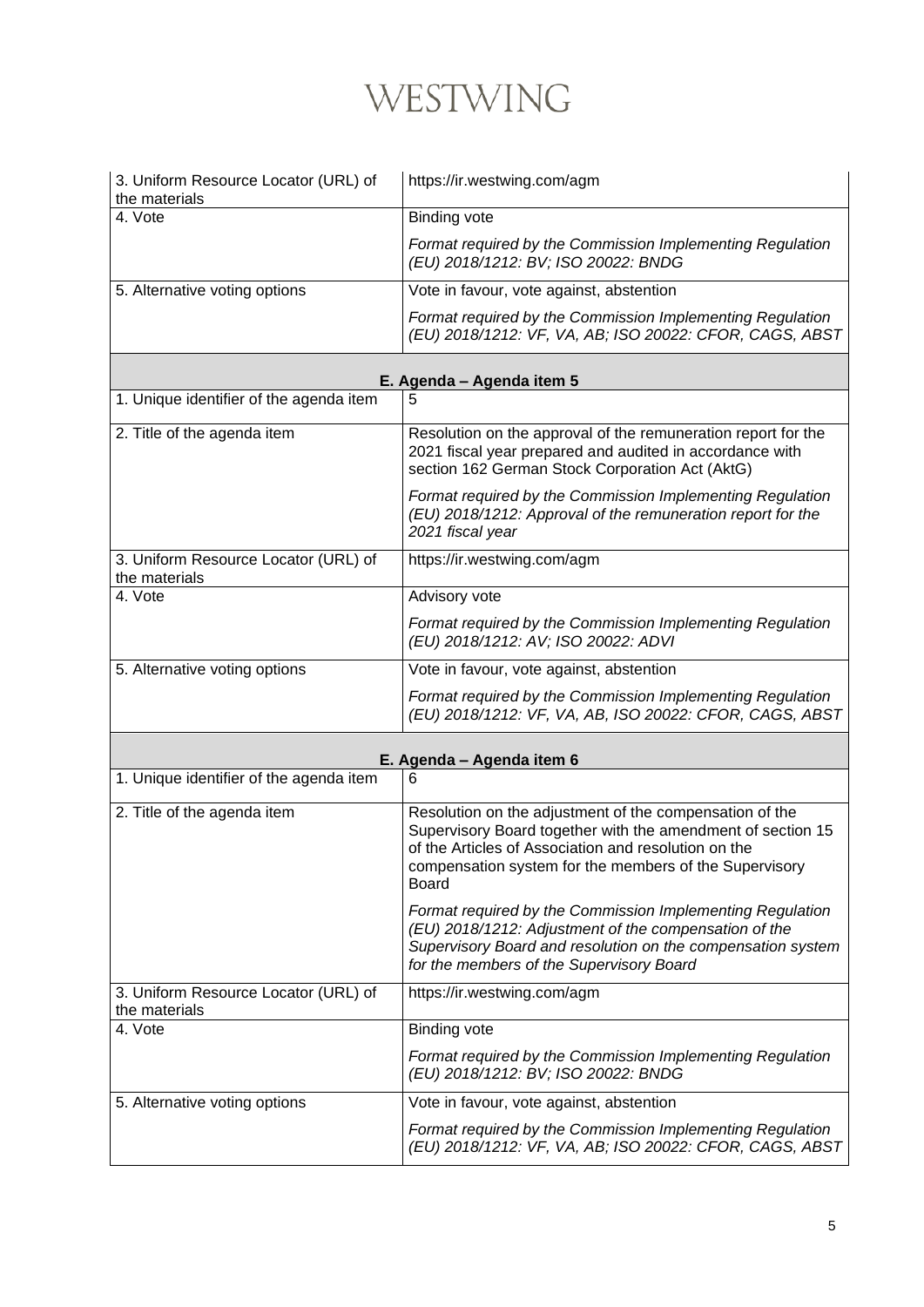| E. Agenda - Agenda item 7                             |                                                                                                                                                                                                                                                                                                                                     |
|-------------------------------------------------------|-------------------------------------------------------------------------------------------------------------------------------------------------------------------------------------------------------------------------------------------------------------------------------------------------------------------------------------|
| 1. Unique identifier of the agenda item               | 7                                                                                                                                                                                                                                                                                                                                   |
| 2. Title of the agenda item                           | Resolution on the cancellation of the existing Authorized<br>Capital 2018/V and creation of new Authorized Capital 2022/I<br>with exclusion of subscription rights for the purpose of<br>satisfying share purchase rights (call options) issued by the<br>Company and the corresponding amendment of the Articles of<br>Association |
|                                                       | Format required by the Commission Implementing Regulation<br>(EU) 2018/1212: Creation of new Authorized Capital 2022/I<br>with exclusion of subscription rights                                                                                                                                                                     |
| 3. Uniform Resource Locator (URL) of<br>the materials | https://ir.westwing.com/agm                                                                                                                                                                                                                                                                                                         |
| 4. Vote                                               | <b>Binding vote</b>                                                                                                                                                                                                                                                                                                                 |
|                                                       | Format required by the Commission Implementing Regulation<br>(EU) 2018/1212: BV; ISO 20022: BNDG                                                                                                                                                                                                                                    |
| 5. Alternative voting options                         | Vote in favour, vote against, abstention                                                                                                                                                                                                                                                                                            |
|                                                       | Format required by the Commission Implementing Regulation<br>(EU) 2018/1212: VF, VA, AB; ISO 20022: CFOR, CAGS, ABST                                                                                                                                                                                                                |
| E. Agenda - Agenda item 8                             |                                                                                                                                                                                                                                                                                                                                     |
| 1. Unique identifier of the agenda item               | 8                                                                                                                                                                                                                                                                                                                                   |
| 2. Title of the agenda item                           | Resolution on cancellation of the existing Authorized Capital<br>2018/VI and creation of new Authorized Capital 2022/II with the<br>authorization to exclude the subscription rights and the<br>corresponding amendment of the Articles of Association                                                                              |
|                                                       | Format required by the Commission Implementing Regulation<br>(EU) 2018/1212: Creation of new Authorized Capital 2022/II<br>with exclusion of subscription rights                                                                                                                                                                    |
| 3. Uniform Resource Locator (URL) of<br>the materials | https://ir.westwing.com/agm                                                                                                                                                                                                                                                                                                         |
| 4. Vote                                               | <b>Binding vote</b>                                                                                                                                                                                                                                                                                                                 |
|                                                       | Format required by the Commission Implementing Regulation<br>(EU) 2018/1212: BV; ISO 20022: BNDG                                                                                                                                                                                                                                    |
| 5. Alternative voting options                         | Vote in favour, vote against, abstention                                                                                                                                                                                                                                                                                            |
|                                                       | Format required by the Commission Implementing Regulation<br>(EU) 2018/1212: VF, VA, AB; ISO 20022: CFOR, CAGS, ABST                                                                                                                                                                                                                |
| E. Agenda - Agenda item 9                             |                                                                                                                                                                                                                                                                                                                                     |
| 1. Unique identifier of the agenda item               | 9                                                                                                                                                                                                                                                                                                                                   |
| 2. Title of the agenda item                           | Resolution on the approval of a Profit and Loss Transfer<br>Agreement with Westwing Bitterfeld Logistics GmbH                                                                                                                                                                                                                       |
|                                                       | Format required by the Commission Implementing Regulation<br>(EU) 2018/1212: Approval of a Profit and Loss Transfer<br>Agreement with Westwing Bitterfeld Logistics GmbH                                                                                                                                                            |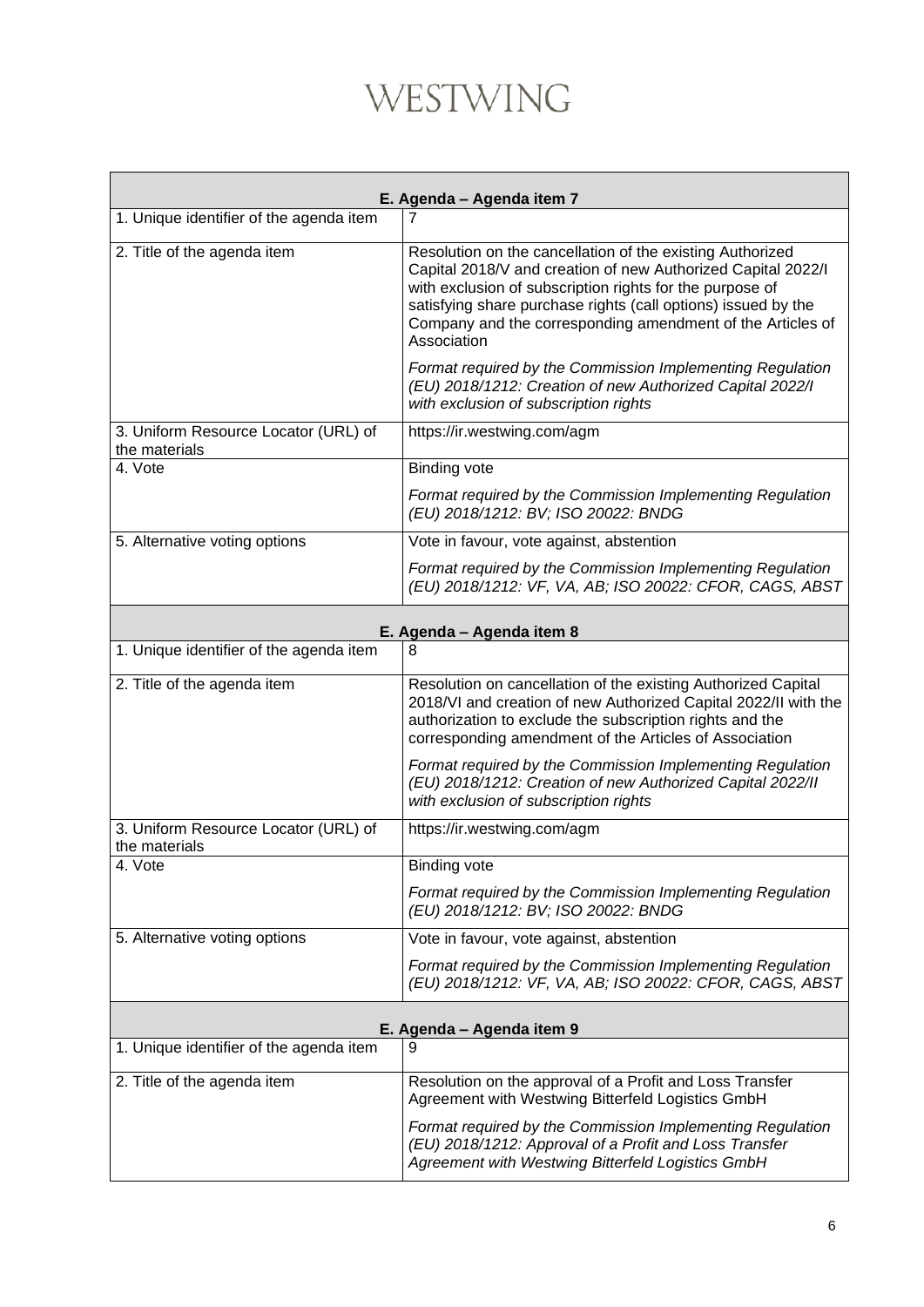| 3. Uniform Resource Locator (URL) of<br>the materials | https://ir.westwing.com/agm                                                                                                                                          |
|-------------------------------------------------------|----------------------------------------------------------------------------------------------------------------------------------------------------------------------|
| 4. Vote                                               | <b>Binding vote</b>                                                                                                                                                  |
|                                                       | Format required by the Commission Implementing Regulation<br>(EU) 2018/1212: BV; ISO 20022: BNDG                                                                     |
| 5. Alternative voting options                         | Vote in favour, vote against, abstention                                                                                                                             |
|                                                       | Format required by the Commission Implementing Regulation<br>(EU) 2018/1212: VF, VA, AB; ISO 20022: CFOR, CAGS, ABST                                                 |
|                                                       | E. Agenda - Agenda item 10                                                                                                                                           |
| 1. Unique identifier of the agenda item               | 10                                                                                                                                                                   |
| 2. Title of the agenda item                           | Resolution on the approval of a Profit and Loss Transfer<br>Agreement with Westwing Delivery Service GmbH                                                            |
|                                                       | Format required by the Commission Implementing Regulation<br>(EU) 2018/1212: Approval of a Profit and Loss Transfer<br>Agreement with Westwing Delivery Service GmbH |
| 3. Uniform Resource Locator (URL) of<br>the materials | https://ir.westwing.com/agm                                                                                                                                          |
| 4. Vote                                               | <b>Binding vote</b>                                                                                                                                                  |
|                                                       | Format required by the Commission Implementing Regulation<br>(EU) 2018/1212: BV; ISO 20022: BNDG                                                                     |
| 5. Alternative voting options                         | Vote in favour, vote against, abstention                                                                                                                             |
|                                                       | Format required by the Commission Implementing Regulation<br>(EU) 2018/1212: VF, VA, AB; ISO 20022: CFOR, CAGS, ABST                                                 |
|                                                       | E. Agenda - Agenda item 11                                                                                                                                           |
| 1. Unique identifier of the agenda item               | 11                                                                                                                                                                   |
| 2. Title of the agenda item                           | Elections to the Supervisory Board                                                                                                                                   |
|                                                       | Format required by the Commission Implementing Regulation<br>(EU) 2018/1212: Elections to the Supervisory Board                                                      |
| 3. Uniform Resource Locator (URL) of<br>the materials | https://ir.westwing.com/agm                                                                                                                                          |
| 4. Vote                                               | <b>Binding vote</b>                                                                                                                                                  |
|                                                       | Format required by the Commission Implementing Regulation<br>(EU) 2018/1212: BV; ISO 20022: BNDG                                                                     |
| 5. Alternative voting options                         | Vote in favour, vote against, abstention                                                                                                                             |
|                                                       | Format required by the Commission Implementing Regulation<br>(EU) 2018/1212: VF, VA, AB; ISO 20022: CFOR, CAGS, ABST                                                 |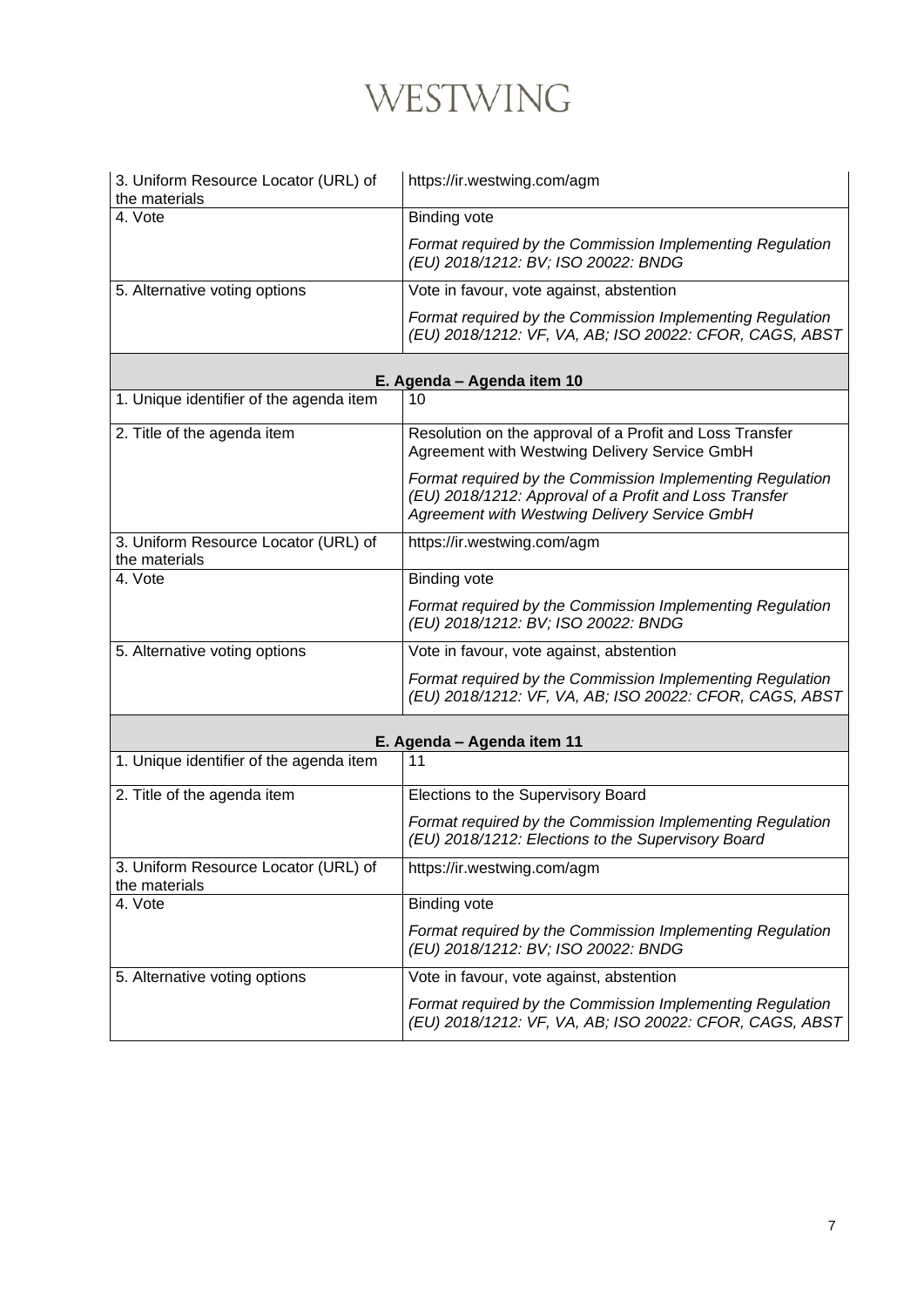#### **F. Specification of the deadlines regarding the exercise of other shareholders rights – Additions to the agenda**

| 1. Object of deadline         | Submit a request for additions to the agenda                                                             |
|-------------------------------|----------------------------------------------------------------------------------------------------------|
| 2. Applicable issuer deadline | April 17, 2022, 24:00 hours CEST, the date and time of receipt<br>being decisive                         |
|                               | Format required by the Commission Implementing Regulation<br>(EU) 2018/1212: 20220417, 22:00 hours (UTC) |

#### **F. Specification of the deadlines regarding the exercise of other shareholders rights – countermotions**

| 1. Object of deadline         | Submit shareholders' counter-motions regarding the proposed<br>resolutions on items on the agenda        |
|-------------------------------|----------------------------------------------------------------------------------------------------------|
| 2. Applicable issuer deadline | May 3, 2022, 24:00 hours CEST, the date and time of receipt<br>being decisive                            |
|                               | Format required by the Commission Implementing Regulation<br>(EU) 2018/1212: 20220503, 22:00 hours (UTC) |

**F. Specification of the deadlines regarding the exercise of other shareholders rights –**

| <b>Nominations</b>            |                                                                                                          |
|-------------------------------|----------------------------------------------------------------------------------------------------------|
| 1. Object of deadline         | Submit nominations regarding the election of the members of<br>the Supervisory Board or the auditor      |
| 2. Applicable issuer deadline | May 3, 2022, 24:00 hours CEST, the date and time of receipt<br>being decisive                            |
|                               | Format required by the Commission Implementing Regulation<br>(EU) 2018/1212: 20220503, 22:00 hours (UTC) |

**F. Specification of the deadlines regarding the exercise of other shareholders rights – Electronic submission of questions before the General Meeting pursuant to para. 1 sec. 2 sentence 1 no. 3 sentence 2 COVID-19-bill**

| 1. Object of deadline         | Electronic submission of questions                                                                       |
|-------------------------------|----------------------------------------------------------------------------------------------------------|
| 2. Applicable issuer deadline | May 16, 2022, 24:00 hours CEST, the date and time of receipt<br>being decisive                           |
|                               | Format required by the Commission Implementing Regulation<br>(EU) 2018/1212: 20220516, 22:00 hours (UTC) |

#### **F. Specification of the deadlines regarding the exercise of other shareholders rights – Electronic filing of objections to resolutions of the General Meeting**

| 1. Object of deadline         | Electronic filing of objections to resolutions of the General<br>Meeting                                                                                                 |
|-------------------------------|--------------------------------------------------------------------------------------------------------------------------------------------------------------------------|
| 2. Applicable issuer deadline | On May 18, 2022, from the commencement of the General<br>Meeting until its closing by the chairman                                                                       |
|                               | Format required by the Commission Implementing Regulation<br>(EU) 2018/1212: 20220518, from the commencement of the<br>General Meeting until its closing by the chairman |